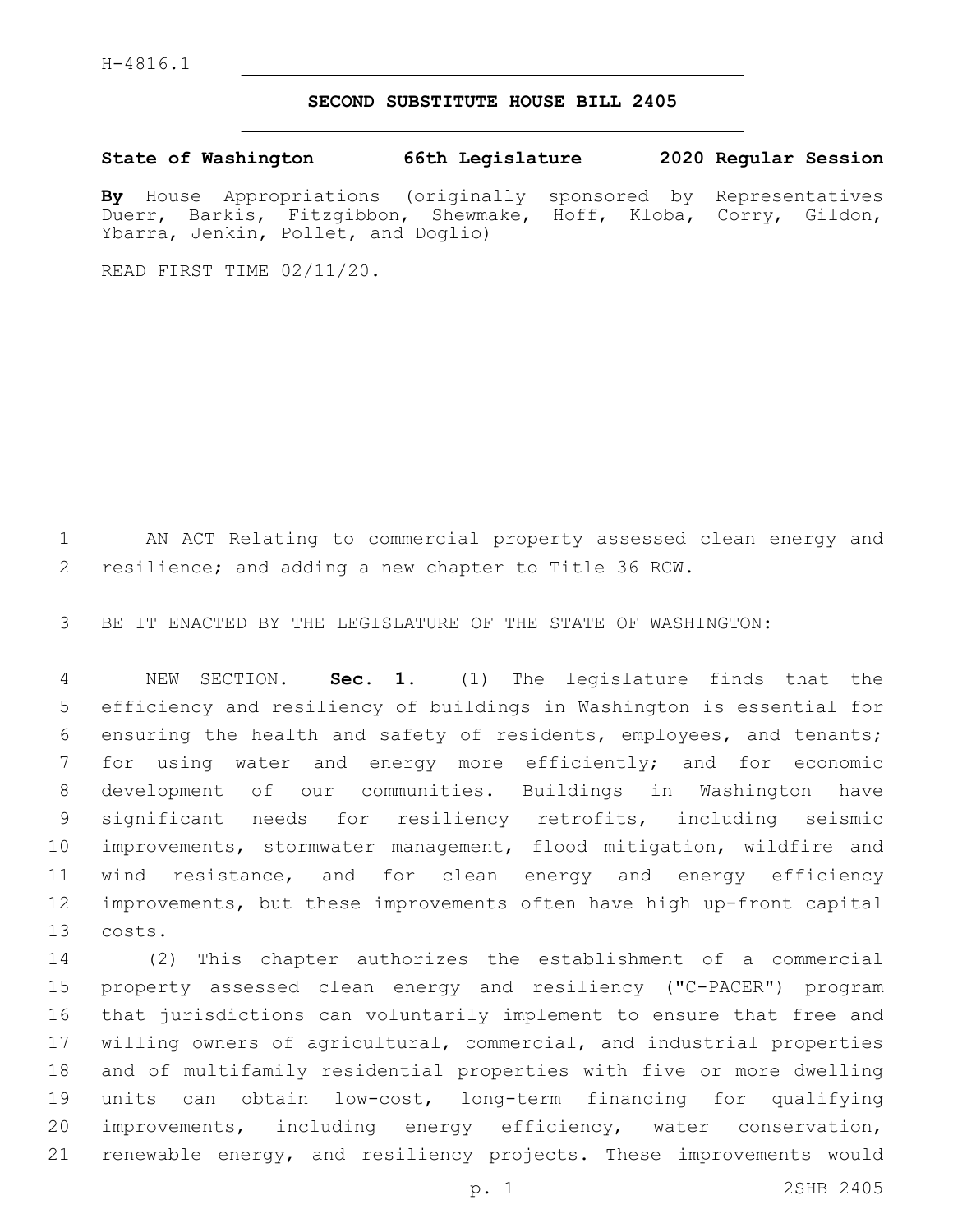be repaid through the local property tax assessment billing process without the accumulation of cost to the county and without the creation of a personal debt obligation to the property owner. The debt obligation would instead be carried by the property and remain with the property until repaid, regardless of any potential transfer 6 of property ownership.

 (3) The legislature declares that the establishment and operation of a C-PACER program under this chapter serves a valid public purpose and is in the public interest. A qualified improvement as defined in section 2 of this act would provide benefit to the public, either in 11 the form of energy or water resource conservation, reduced public health risk, or reduced public emergency response risk. Accordingly, the governing body of a county may determine that it is convenient and advantageous to establish a program under this chapter.

 NEW SECTION. **Sec. 2.** The definitions in this section apply throughout this chapter unless the context clearly requires otherwise.

 (1) "Assessment" means the voluntary contract entered into by the property owner and a county under this chapter that is recorded on 20 the land records.

 (2) "Assessment amount" means the voluntary contractual surcharge included on the real property tax bill by which the owner of the 23 eligible property repays the C-PACER financing.

 (3) "Capital provider" means any private entity that makes or 25 funds C-PACER financing under this chapter.

 (4) "C-PACER financing" means an investment from a capital provider to a property owner to finance a qualified project as 28 described under this chapter.

 (5) "C-PACER lien" means the lien that the county records on the eligible property pursuant to the assessment and related documents.

 (6) "Eligible property" means privately owned commercial, industrial, or agricultural real property or multifamily residential real property with five or more dwelling units. Eligible property may be owned by any type of business, corporation, individual, or 35 nonprofit organization permitted by state law.

 (7) "Financing agreement" means the contract under which a property owner agrees to repay a capital provider for the C-PACER financing including, but not limited to, details of any finance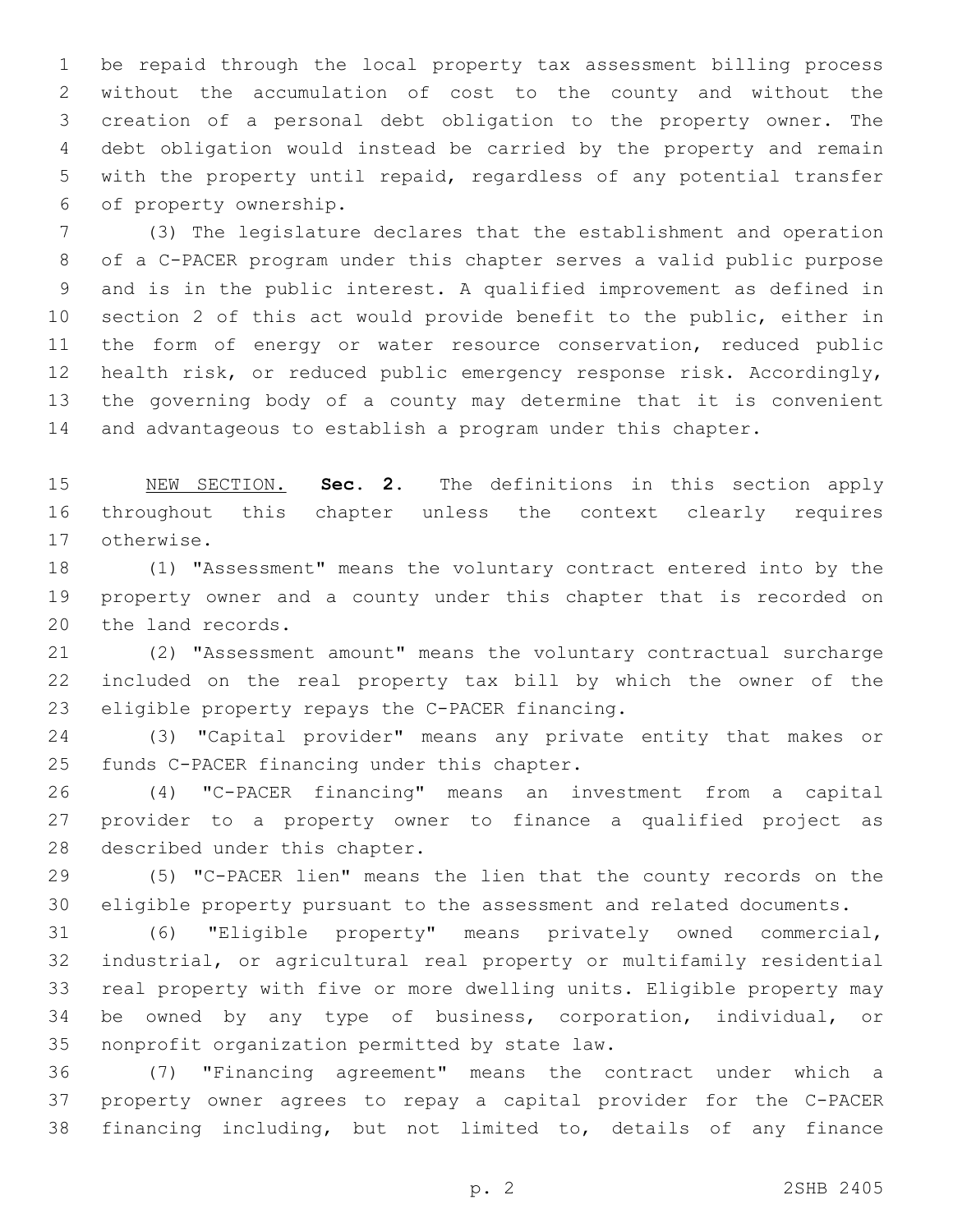charges, fees, debt servicing, and any terms relating to treatment of prepayment and partial payment of the C-PACER financing.

 (8) "Program" means a C-PACER administrative mechanism 4 established under this chapter.

 (9) "Program guidebook" means a comprehensive document that illustrates the applicable region for a program and establishes any appropriate guidelines, specifications, underwriting and approval criteria, and any standard application forms consistent with the administration of a program and not detailed in this chapter.

 (10) "Qualified improvement" means a permanent improvement affixed to real property and intended to: (a) Decrease energy consumption or demand through the use of efficiency technologies, products, or activities that reduce or support the reduction of energy consumption, allow for the reduction in demand, or support the production of clean, renewable energy, including but not limited to a product, device, or interacting group of products or devices on the customer's side of the meter that generates electricity, provides thermal energy, or regulates temperature; (b) decrease water consumption or demand and address safe drinking water through the use 20 of efficiency technologies, products, or activities that reduce or support the reduction of water consumption, allow for the reduction in demand, or reduce or eliminate lead from water which may be used for drinking or cooking; or (c) increase resilience, including but not limited to seismic retrofits, flood mitigation, stormwater 25 management, wildfire and wind resistance, energy storage, and 26 microgrids.

 (11) "Qualified project" means the installation or modification of a qualified improvement, including new construction or the adaptive reuse of eligible property with a qualified improvement.

 (12) "Region" means a geographical area as defined in section 4 31 of this act.

 NEW SECTION. **Sec. 3.** A county establishing a C-PACER program pursuant to this act may narrow the definition of "qualified improvements" to be consistent with the county's climate goals.

 NEW SECTION. **Sec. 4.** (1) In order to establish a program under this chapter, the governing body of a county must take the following actions:

(a) Adopt a resolution or ordinance that includes:

p. 3 2SHB 2405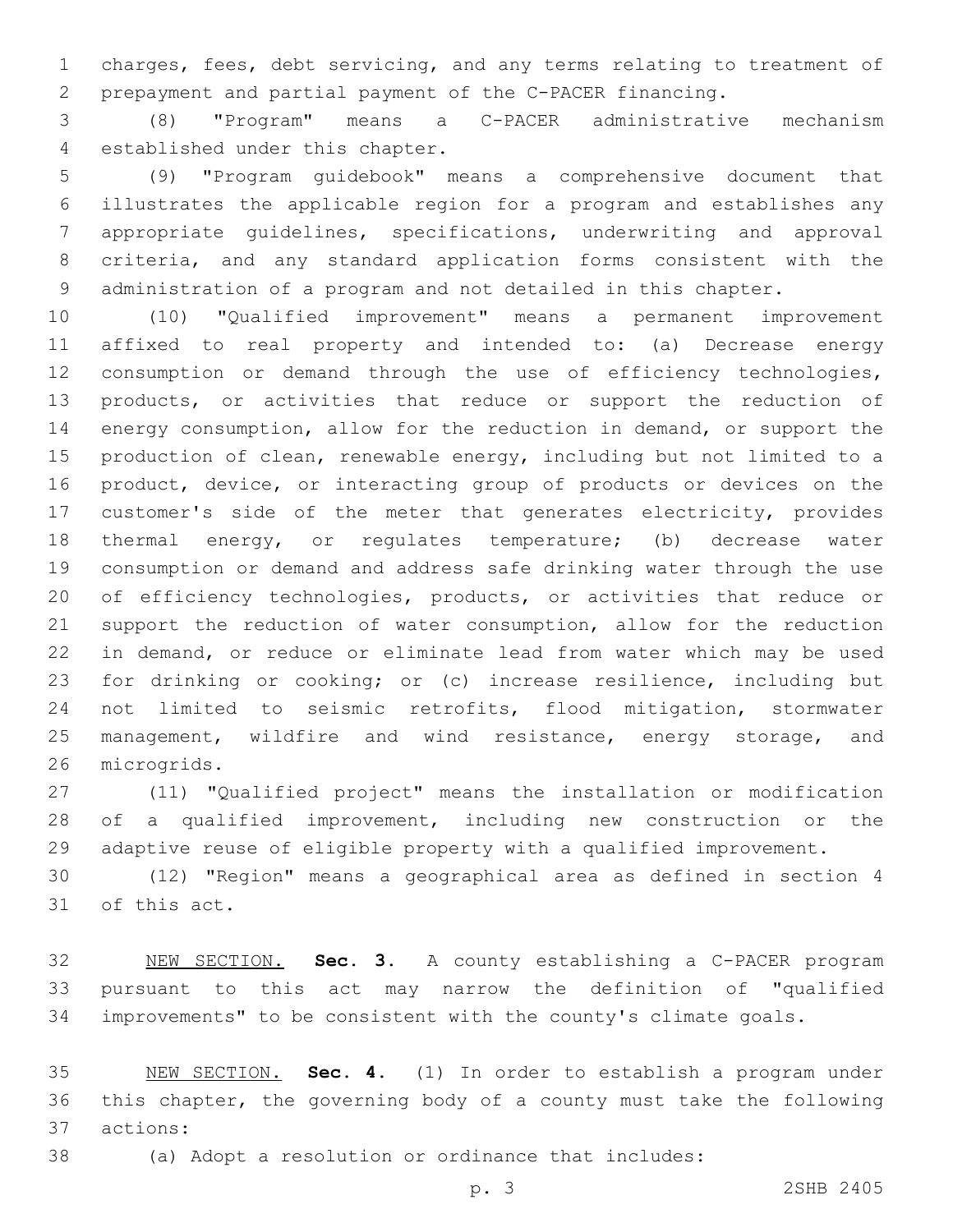(i) A statement that financing qualified projects through assessments is in the public interest for safety, health, and other 3 common good reasons;

 (ii) A statement that the county intends to make assessments to repay C-PACER financing for qualified projects available to owners of 6 eligible property;

 (iii) A description of the region in which the program is offered, which: (A) May include the entire county, which may include both unincorporated and incorporated territory, and (B) must be 10 located wholly within the county's jurisdiction;

 (iv) A county may designate more than one region. If multiple regions are designated, the regions may be separate, overlapping, or 13 coterminous;

 (v) A description of how the county will bill, collect, and remit payments currently due to capital providers under the financing 16 agreement, if this option is available;

 (vi) A description of how the capital providers will bill, 18 collect, and remit payments currently due, if this option is 19 available;

 (vii) A description of the process to create a program guidebook to be prepared under section 9 of this act and a statement identifying where the program guidebook is available for public 23 inspection; and

 (viii) A statement of the time and place for a public hearing on 25 the proposed program; and

 (b) Hold a public hearing at which the public may comment on the proposed program, including the program guidebook prepared under 28 section 9 of this act.

 (2) For the purposes of subsection (1)(a)(viii) of this section, the resolution or ordinance may incorporate the program guidebook or any amended versions of the program guidebook, as appropriate, by 32 reference.

 NEW SECTION. **Sec. 5.** (1) The C-PACER financing for which assessments are imposed through a program established under this chapter may include:

 (a) The cost of materials and labor necessary for installation or 37 modification of a qualified improvement;

38 (b) Permit fees;

39 (c) Inspection fees;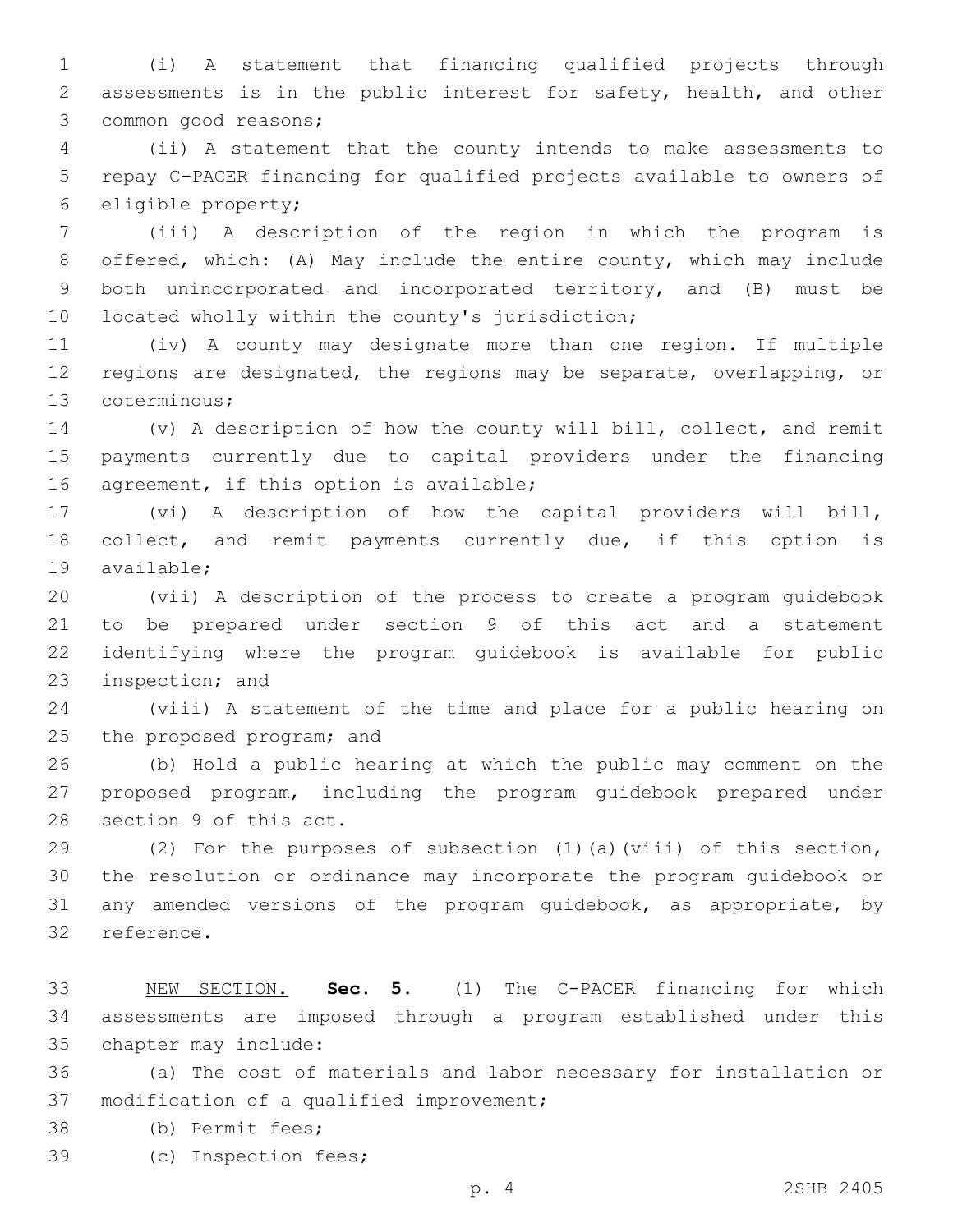- 1 (d) Lender's fees;
- (e) Program application and administrative fees;

3 (f) Project development and engineering fees;

(g) Third-party review fees, including verification review fees;

5 (h) Capitalized interest;

(i) Interest reserves;6

(j) Escrow for prepaid property taxes and insurance; or

 (k) Any other fees or costs that may be incurred by the property owner incident to the installation, modification, or improvement on a 10 specific or pro rata basis.

 (2) In order to administer a program established under section 4 of this act, a county may impose fees to offset costs related to administering the program, including the costs of a third-party 14 administrator:

 (a) The fees required by this subsection may be imposed as an application fee paid by the property owner requesting to participate in the program expressed as a set amount, a percentage of the 18 assessment amount, or in any other manner that reflects the just and reasonable cost of administering the assessment to the county for its administration of the program or any contracted program 21 administrator; and

 (b) Program fees allowed in this subsection and included in the total C-PACER financing must not exceed the actual costs of qualified project approval and management incurred by the county or any 25 contracted program administrator.

 NEW SECTION. **Sec. 6.** The governing body of a county may, in accordance with chapter 39.34 RCW, contract with the governing body of another county or taxing district, as that term is defined in RCW 29 84.04.120, or another entity, including a county treasurer, to perform the duties of the county relating to the administration and collection of the assessments imposed by the county under this chapter. Enforcement of delinquent assessment or C-PACER financing installment payments, including foreclosure, shall remain the responsibility of the county itself, in accordance with section 14 of this act.

 NEW SECTION. **Sec. 7.** (1) Any combination of counties may agree to jointly implement or administer a program under this chapter.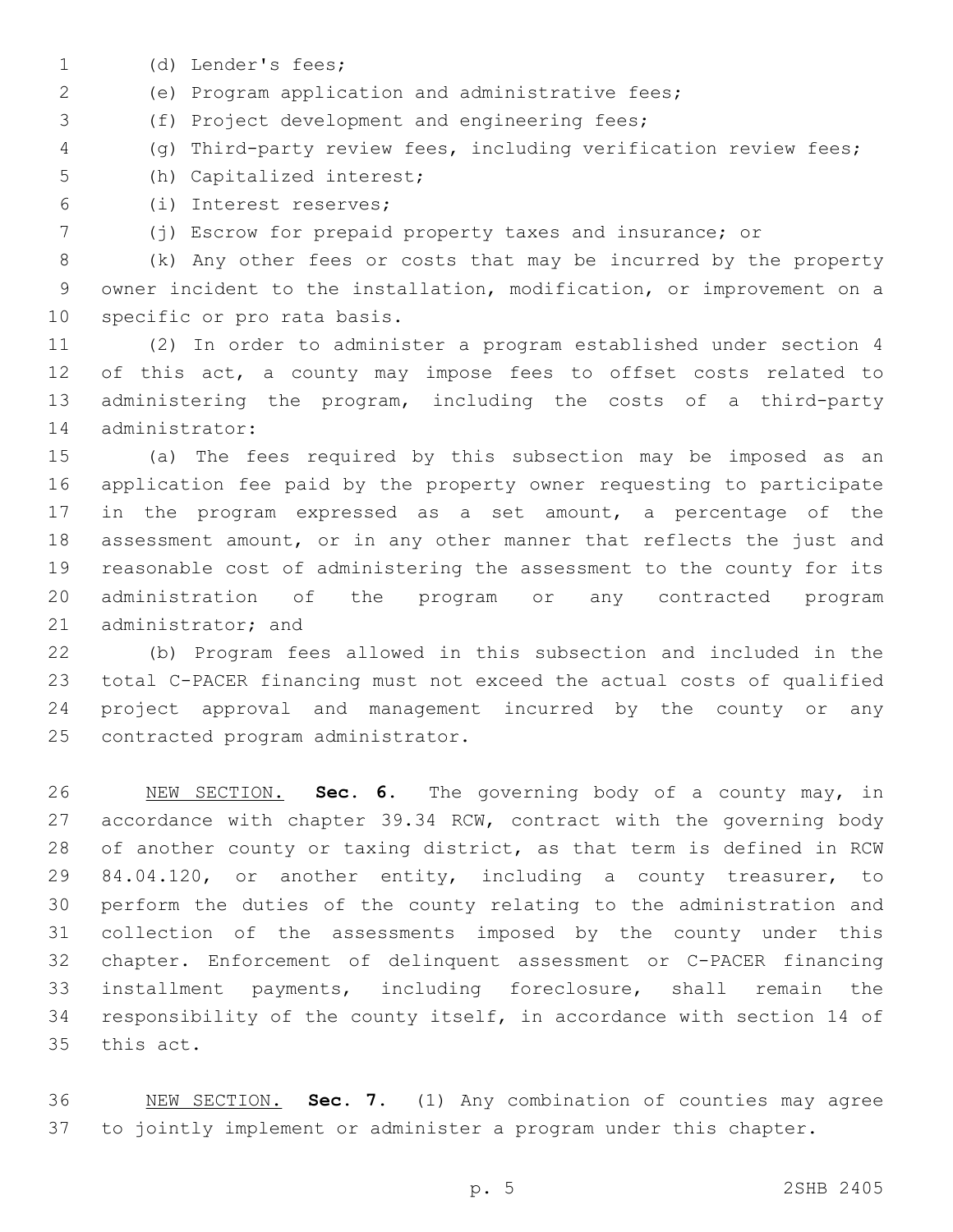(2) If two or more counties implement a program jointly, a single public hearing held jointly by the cooperating counties is sufficient 3 to satisfy the requirements of this chapter.

 (3) One or more counties may contract with a third party, including another county, to administer a program. Enforcement of delinquent assessment or C-PACER financing installment payments, including foreclosure, shall remain the responsibility of the county 8 itself, in accordance with section 14 of this act.

 NEW SECTION. **Sec. 8.** (1) Subject to available appropriations, the department of commerce shall establish a voluntary statewide C- PACER program to administer the approval and municipal recordation of qualified improvements.

 (2) The governing body of a county may, in accordance with chapter 39.34 RCW, contract with the department of commerce, or its subcontractor, to implement and perform the duties of administering a program under this chapter that may be available to counties statewide. Enforcement of delinquent assessment or C-PACER financing installment payments, including foreclosure, shall be assigned to the capital provider as set forth in section 14(6) of this act.

 (3) The department of commerce may contract with a third party, including another county, to administer a program that is available on a voluntary basis to counties statewide, provided that:

 (a) The cost of contracted administration reflects the reasonable actual costs incurred by that third party and any government entities 25 for which the third party collects program fees; and

 (b) The contracted program administrator runs the statewide program available to counties statewide efficiently and 28  $transparently, including by:$ 

 (i) Making any services offered by the contracted program administrator to property owners, such as estimating energy savings, overseeing project development, or evaluating alternative equipment installations, priced separately and open to purchase by the property 33 owner from qualified third-party providers;

 (ii) Making any properties participating in the statewide program available to receiving impartial terms from all interested and 36 qualifying third-party capital providers;

 (iii) Disclosing to the public if the contracted program administrator has a financial interest in any of the services 39 provided to property owners;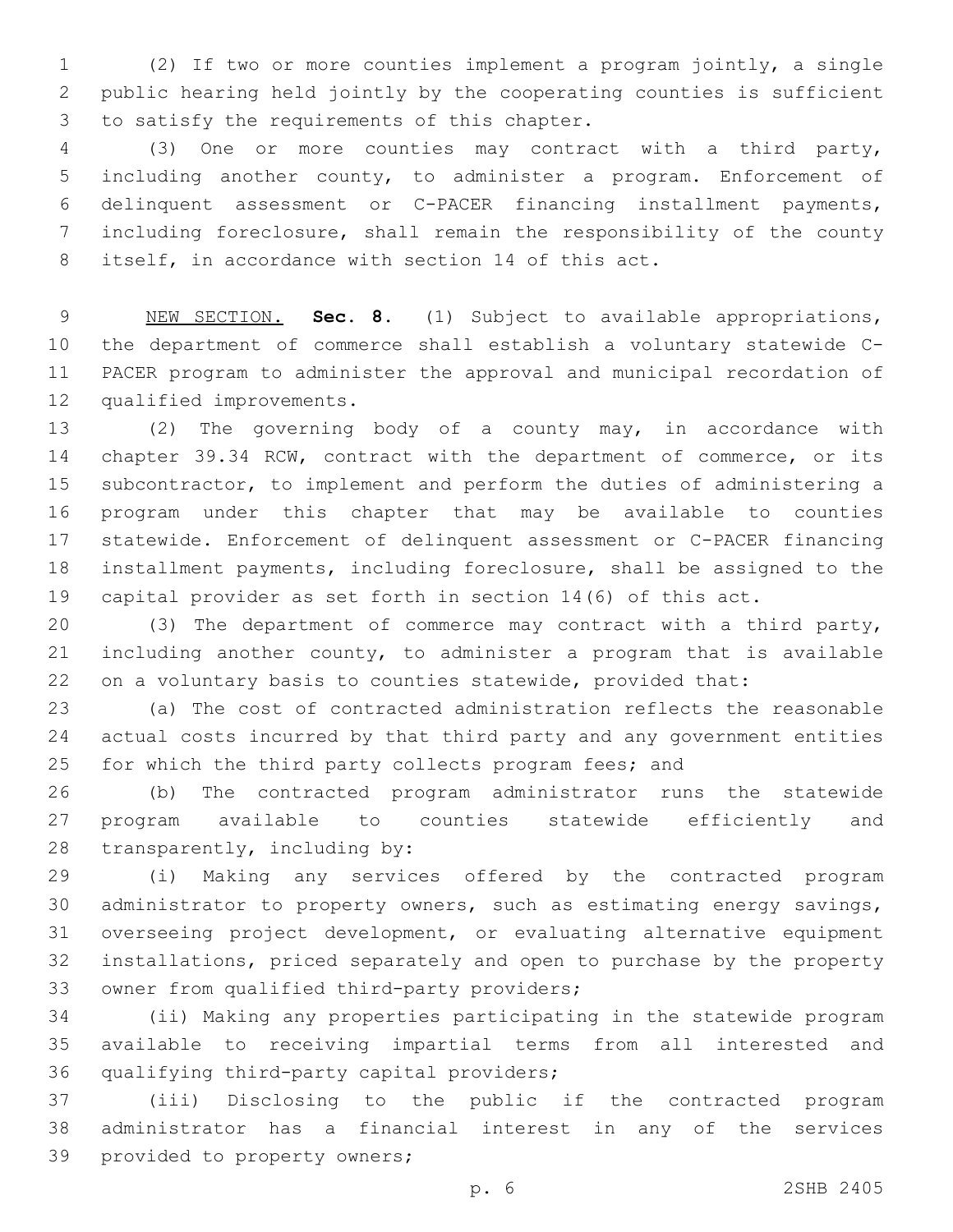(iv) Allowing financial underwriting and evaluation to be 2 performed by capital providers; and

 (v) Working in a collaborative working group process with capital providers and other stakeholders to develop the program guidebook and 5 any other relevant documents or forms.

 (4) The department of commerce must select any contracted program administrator through a fair and open solicitation process that considers the principles for administration provided under subsection  $(3)(b)$  of this section.

 (5) To the extent that funding is appropriated specifically for the purposes of this section, the department of commerce shall allocate appropriated funds to cover start-up costs associated with the voluntary statewide program over the course of the first twenty- four months following the designation of a contracted program administrator, including but not limited to program promotion and contractor education, a stakeholder collaboration process outlined in subsection (3)(b)(v) of this section, and early program costs before the contracted program administrator becomes self-sustaining.

 NEW SECTION. **Sec. 9.** (1) Before establishing a program under this chapter, the governing body of a county, or the governing body's designee, must prepare a program guidebook that includes, at minimum:

 (a) A map showing the boundaries of the region designated in 23 accordance with section 4 of this act;

24 (b) A sample form bilateral or triparty contract or contracts, as 25 appropriate, between the county, the property owner, and the capital 26 provider specifying the terms of:

27 (i) An assessment under the program; and

(ii) The C-PACER financing provided by a capital provider;

 (c) A statement identifying a county office, agency, or authorized third party to enter into written contracts on behalf of the county;

 (d) A statement that the period of the assessment will not exceed the useful life of the qualified project, or weighted average life if more than one qualified improvement is included in the qualified 35 project, that is the basis for the assessment;

 (e) A description of the application process and eligibility 37 requirements for participation in the program;

 (f) A statement explaining the lender consent requirement 39 provided in section 10 of this act;

p. 7 2SHB 2405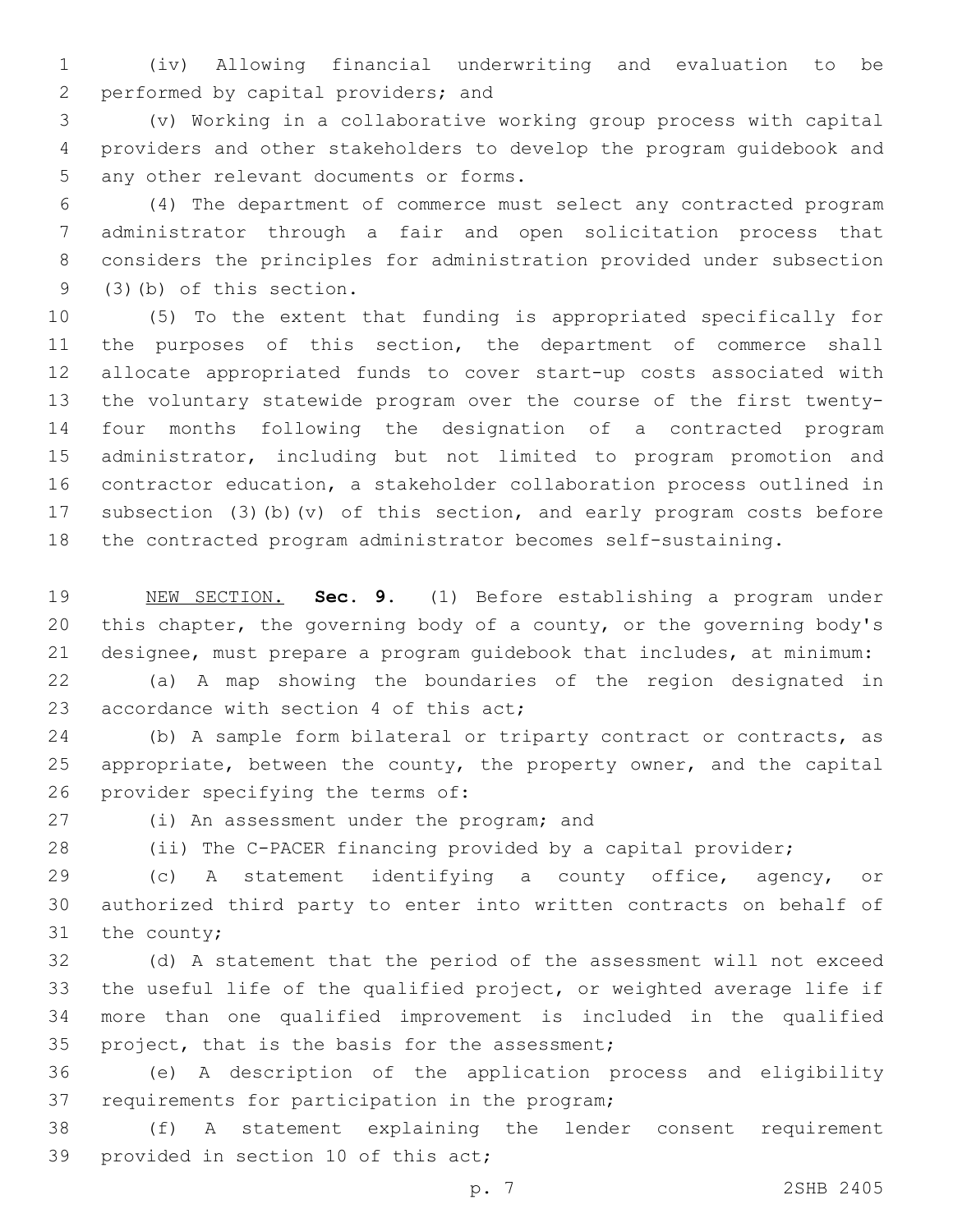(g) A statement explaining the review requirement provided by 2 section 11 of this act;

 (h) A description of marketing and participant education services 4 to be provided for the program; and

 (i) The procedures for collecting the proposed assessment, including how the county assigns collection and enforcement to a capital provider, as provided in sections 8(2) and 14(6) of this act.

 (2) The relevant program administrator must make the program 9 quidebook available for public inspection:

10 (a) On the county's web site; or

 (b) On the web site of the county's designated program 12 administrator.

 NEW SECTION. **Sec. 10.** (1) Before a county may enter into a written contract with a record owner of any eligible property to impose an assessment to repay the C-PACER financing of a qualified project under this chapter, the county, or its program administrator, 17 must receive written consent from any holder of a lien, mortgage, or security interest in the real property that the property may participate in the program.

 (2) Before a county may enter into a written contract with a record owner of any multifamily residential real property with five or more dwelling units to impose an assessment to repay the C-PACER financing of a qualified project under this chapter, the county, or 24 its program administrator, must also receive written consent from any and all holders of affordable housing covenants, restrictions, or regulatory agreements in the real property that the property may 27 participate in the program.

 NEW SECTION. **Sec. 11.** (1) A program established under this chapter must require for each proposed qualified project the following documentation as well as any documentation further specified in the program guidebook:

 (a) For an existing building: (i) Where energy or water usage improvements are proposed, certification by a licensed professional engineer, or other professional listed in the program guidebook, stating that the proposed qualified improvements will either result in more efficient use or conservation of energy or water, result in the reduction of greenhouse gas emissions, or result in the addition of renewable sources of energy or water, or (ii) where resilience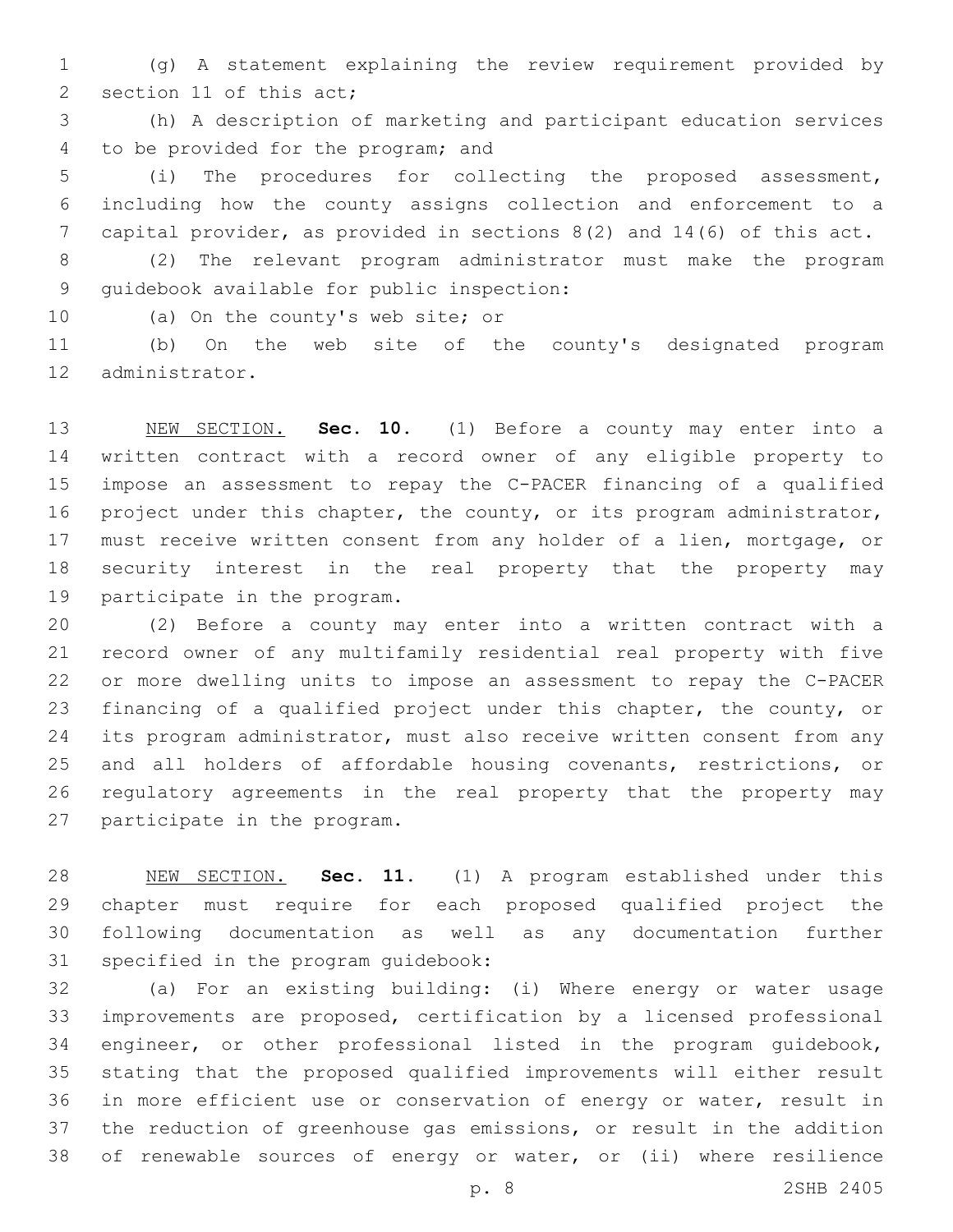improvements are proposed, certification by a licensed professional engineer stating that the qualified improvements will result in improved resilience.3

 (b) For new construction, certification by a licensed professional engineer stating that the proposed qualified improvements will enable the project to exceed the energy efficiency or water efficiency or renewable energy or renewable water or resilience requirements of the current building code.

 (2) After a qualified project is completed, the county must require written verification from one or more qualified independent third parties, as defined in the program guidebook, stating that the qualified project was properly completed and is operating as intended in the documentation provided under subsection (1) of this section.

 NEW SECTION. **Sec. 12.** The proposed C-PACER financing for a qualified project may authorize the property owner to:

 (1) Purchase directly the related equipment and materials for the installation or modification of a qualified improvement; and

 (2) Contract directly, including through lease, power purchase agreement, or other service contract, for the installation or 20 modification of a qualified improvement.

 NEW SECTION. **Sec. 13.** (1) A county that authorizes financing through assessments under this chapter must record written notice of each assessment in the real property records of the county in which the property is located.

 (2) The recording under subsection (1) of this section must 26 contain:

- 27 (a) The assessment amount;
- (b) The legal description of the eligible property;
- 29 (c) The name of each property owner; and
- (d) A reference to the assessment provided under this chapter.

 NEW SECTION. **Sec. 14.** (1) The assessment amount under this chapter plus any interest, penalties, and charges accrued or accruing on the assessment:

 (a) Shall take precedence over all other liens or encumbrances except a lien for ad valorem taxes imposed by a local government on real property, which lien for taxes shall have priority over such benefit assessment lien, provided existing mortgage holder(s), if

p. 9 2SHB 2405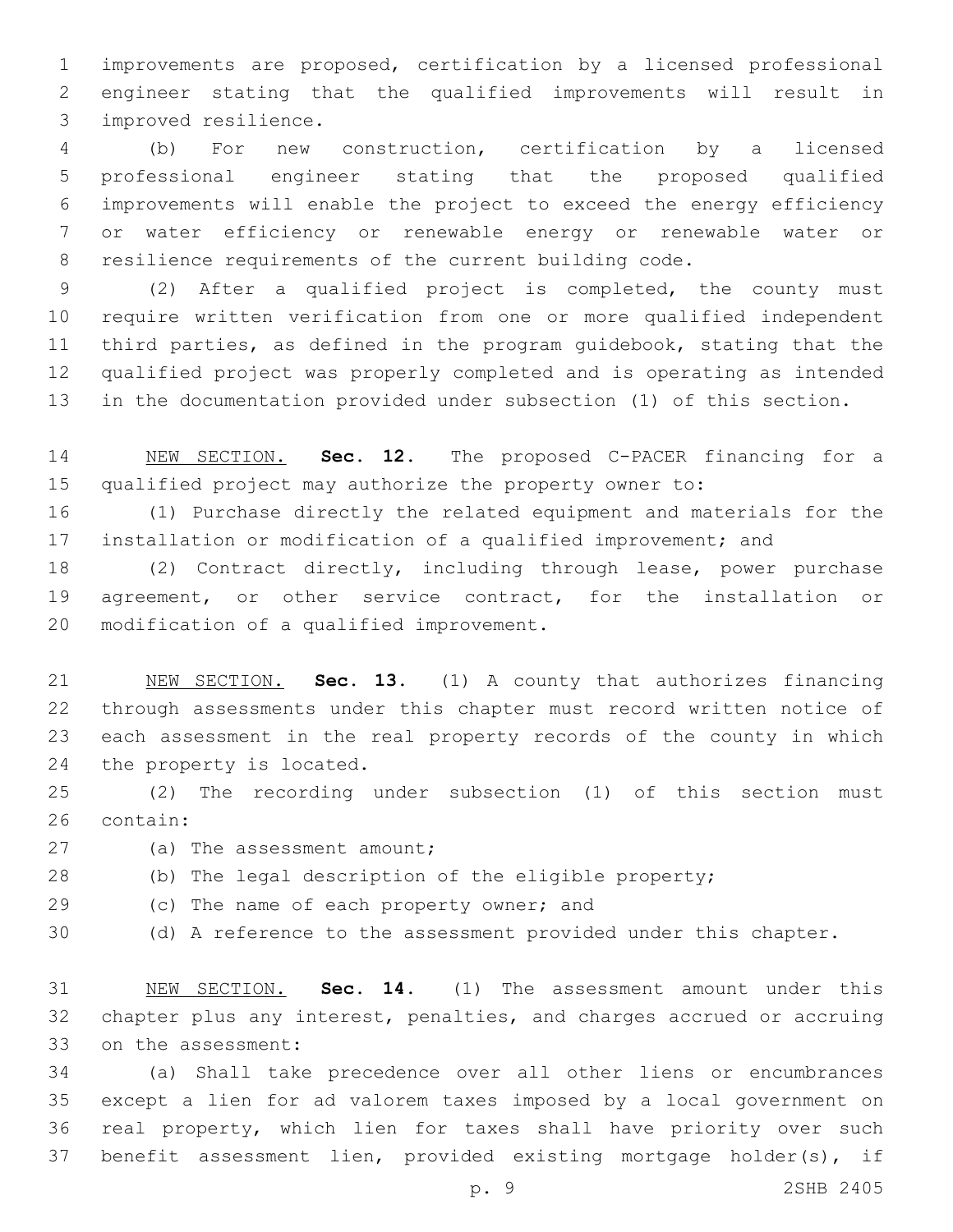any, has provided written consent described in section 10 of this  $act;$  and

 (b) Is a first and prior lien, second only to a lien for ad valorem taxes imposed by a local government against the real property on which the assessment is imposed, from the date on which the notice of contractual agreement is recorded until the assessment, interest, 7 penalty, and charges accrued or accruing are paid.

 (2) The C-PACER lien runs with the land, and that portion of the assessment that has not yet become due is not accelerated or 10 eliminated by foreclosure of a property tax lien.

 (3) The assessment shall be enforced by the county in the same manner that the collection of delinquent real property taxes is 13 enforced by the county under chapter 84.64 RCW.

 (4) Delinquent installments due on an assessment incur interest and penalties in the same manner as delinquent property taxes.

 (5) A county may recover costs and expenses, including attorneys' fees, in a suit to collect a delinquent installment of an assessment in the same manner as in a suit to collect a delinquent property tax.

 (6) After the assessment is recorded, any participating county shall assign to the capital provider all C-PACER liens filed by the tax authority, as provided in the written agreement between the participating county and the capital provider. The capital provider may sell or assign, for consideration, any and all liens received from the participating county. The capital provider or their assignee shall have and possess the same powers and rights at law or in equity as the participating county and its tax authority would have had if the lien had not been assigned with regard to the precedence and priority of such lien, the accrual of interest and the fees and expenses of collection. The capital provider or their assignee shall have the same rights to enforce such liens as any private party holding a lien on real property, including, but not limited to, foreclosure and a suit on the debt. Interest and penalties shall accrue on delinquent installments in the same manner as property taxes. Costs and reasonable attorneys' fees may be collected by the assignee at any time after demand for payment has been made by the 36 assignee.

 (7) After the notice of an assessment is recorded as provided in section 13 of this act, the C-PACER lien may not be contested on the basis that the improvement is not a qualified improvement or that the 40 project is not a qualified project.